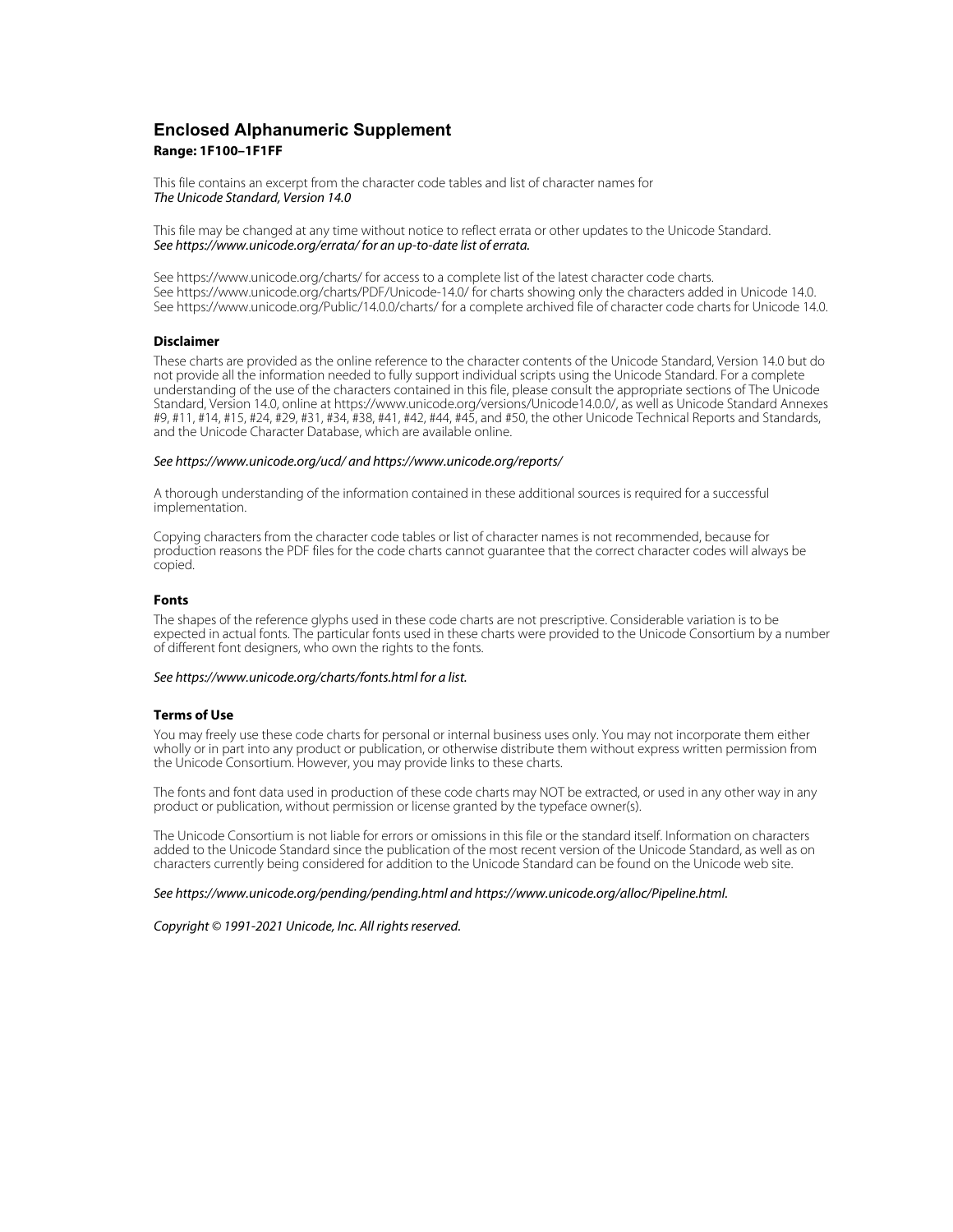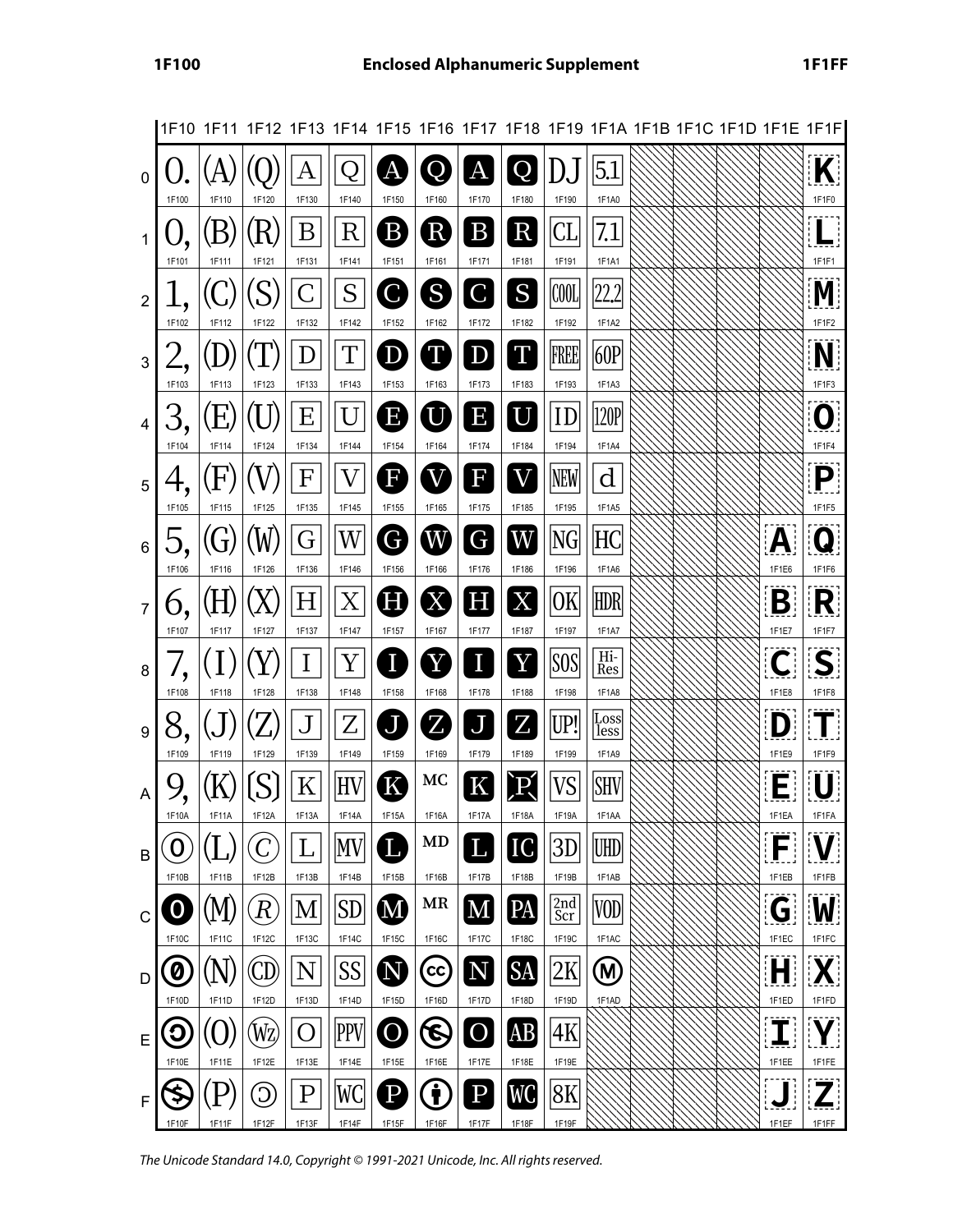| <b>Number with full stop</b>                                                      |  | 1F117 (H) PARENTHESIZED LATIN CAPITAL LETTER H                                         |
|-----------------------------------------------------------------------------------|--|----------------------------------------------------------------------------------------|
| This symbol completes the set of numbers with full stop                           |  | $\approx 0028$ (0048 H 0029)                                                           |
| starting at 2488.                                                                 |  | 1F118 (I) PARENTHESIZED LATIN CAPITAL LETTER I<br>$\approx 0028(0049I0029)$            |
| 1F100 O. DIGIT ZERO FULL STOP                                                     |  | 1F119 (J) PARENTHESIZED LATIN CAPITAL LETTER J                                         |
| $\approx 00300002E$ .                                                             |  | $\approx 0028$ (004A J 0029)                                                           |
| <b>Numbers with comma</b>                                                         |  | 1F11A (K) PARENTHESIZED LATIN CAPITAL LETTER K                                         |
| 1F101 0, DIGIT ZERO COMMA                                                         |  | $\approx 0028$ (004B K 0029)                                                           |
| $\approx 00300002C$ ,                                                             |  | 1F11B (L) PARENTHESIZED LATIN CAPITAL LETTER L                                         |
| 1F102 1, DIGIT ONE COMMA                                                          |  | $\approx 0028$ (004CL 0029)                                                            |
| $\approx 00311002C$ ,<br>1F103 2, DIGIT TWO COMMA                                 |  | 1F11C (M) PARENTHESIZED LATIN CAPITAL LETTER M                                         |
| $\approx 00322002C$ ,                                                             |  | $\approx 0028$ (004D M 0029)<br>1F11D (N) PARENTHESIZED LATIN CAPITAL LETTER N         |
| 1F104 3, DIGIT THREE COMMA                                                        |  | $\approx 0028$ (004E N 0029)                                                           |
| $\approx 003333002C$ ,                                                            |  | 1F11E (0) PARENTHESIZED LATIN CAPITAL LETTER O                                         |
| 1F105 4, DIGIT FOUR COMMA                                                         |  | $\approx 0028$ (004F O 0029)                                                           |
| $\approx 00344002C$ ,                                                             |  | 1F11F (P) PARENTHESIZED LATIN CAPITAL LETTER P                                         |
| 1F106 5, DIGIT FIVE COMMA                                                         |  | $\approx 0028$ (0050 P 0029)                                                           |
| $\approx 00355002C$ ,                                                             |  | 1F120 (Q) PARENTHESIZED LATIN CAPITAL LETTER Q                                         |
| 6, DIGIT SIX COMMA<br>1F107                                                       |  | $\approx 0028$ (0051 Q 0029)                                                           |
| $\approx 00366002C$ ,<br>7, DIGIT SEVEN COMMA<br>1F108                            |  | 1F121 (R) PARENTHESIZED LATIN CAPITAL LETTER R                                         |
| $\approx 00377002C$ ,                                                             |  | $\approx 0028$ ( 0052 <b>R</b> 0029)<br>1F122 (S) PARENTHESIZED LATIN CAPITAL LETTER S |
| 1F109 8, DIGIT EIGHT COMMA                                                        |  | $\approx 0028$ (0053 S 0029)                                                           |
| $\approx 00388002C$ ,                                                             |  | 1F123 (T) PARENTHESIZED LATIN CAPITAL LETTER T                                         |
| 1F10A 9, DIGIT NINE COMMA                                                         |  | $\approx 0028$ (0054 T 0029)                                                           |
| $\approx 003999002C$ ,                                                            |  | 1F124 (U) PARENTHESIZED LATIN CAPITAL LETTER U                                         |
| <b>Circled sans-serif digits</b>                                                  |  | $\approx 0028$ (0055 U 0029)                                                           |
| These digits complement the sans-serif digit sets in the                          |  | 1F125 (V) PARENTHESIZED LATIN CAPITAL LETTER V                                         |
| Dingbat block ranges 2780-2789 and 278A-2793.                                     |  | $\approx 0028$ (0056 V 0029)                                                           |
| 1F10B (0) DINGBAT CIRCLED SANS-SERIF DIGIT ZERO                                   |  | 1F126 (W) PARENTHESIZED LATIN CAPITAL LETTER W                                         |
| 1F10C O DINGBAT NEGATIVE CIRCLED SANS-SERIF DIGIT                                 |  | $\approx 0028 (0057 \,\mathrm{W} 0029)$                                                |
| <b>ZERO</b>                                                                       |  | 1F127 (X) PARENTHESIZED LATIN CAPITAL LETTER X<br>$\approx 0028$ (0058 X 0029)         |
| <b>Creative Commons symbols</b>                                                   |  | 1F128 (Y) PARENTHESIZED LATIN CAPITAL LETTER Y                                         |
| Part of a Creative Commons symbol set also including 229C,                        |  | $\approx 0028 (0059 \text{ Y } 0029)$                                                  |
| 1F16D, 1F16E, and 1F16F.                                                          |  | 1F129 (Z) PARENTHESIZED LATIN CAPITAL LETTER Z                                         |
| 1F10D @ CIRCLED ZERO WITH SLASH                                                   |  | $\approx 0028$ (005A Z 0029)                                                           |
| = no rights reserved                                                              |  | Latin letter with tortoise shell brackets                                              |
| 1F10E <sup>(2)</sup> CIRCLED ANTICLOCKWISE ARROW<br>$=$ share alike               |  | 1F12A (S) TORTOISE SHELL BRACKETED LATIN CAPITAL                                       |
| 1F10F S CIRCLED DOLLAR SIGN WITH OVERLAID                                         |  | LETTER S                                                                               |
| BACKSLASH                                                                         |  | · used in baseball scoring                                                             |
| $=$ non commercial                                                                |  | $\approx$ 3014 ( 0053 <b>S</b> 3015)                                                   |
|                                                                                   |  |                                                                                        |
| <b>Parenthesized Latin letters</b>                                                |  | <b>Circled italic Latin letters</b>                                                    |
| This set provides uppercase versions of the set starting at                       |  | 1F12B © CIRCLED ITALIC LATIN CAPITAL LETTER C                                          |
| 249C. Parenthesized Latin letters do not have case mappings.                      |  | = compact disc, single disc record                                                     |
| 1F110 (A) PARENTHESIZED LATIN CAPITAL LETTER A                                    |  | $\approx$ <circle> 0043 C</circle>                                                     |
| $\approx 0028$ (0041 A 0029)                                                      |  | 1F12C (R) CIRCLED ITALIC LATIN CAPITAL LETTER R                                        |
| 1F111 (B) PARENTHESIZED LATIN CAPITAL LETTER B                                    |  | = disc record                                                                          |
| $\approx 0028$ (0042 <b>B</b> 0029)                                               |  | $\approx$ <circle> 0052 R</circle>                                                     |
| 1F112 (C) PARENTHESIZED LATIN CAPITAL LETTER C                                    |  | <b>Circled Latin letters or letter sequences</b>                                       |
| $\approx 0028$ (0043 C 0029)                                                      |  | 1F12D <sup>(D)</sup> CIRCLED CD                                                        |
| 1F113 (D) PARENTHESIZED LATIN CAPITAL LETTER D                                    |  | $\rightarrow$ 33C5 cd square cd                                                        |
| $\approx 0028$ (0044 D 0029)                                                      |  | $\approx$ <circle> 0043 C 0044 D<br/>1F12E W<sub>2</sub> CIRCLED WZ</circle>           |
| 1F114 (E) PARENTHESIZED LATIN CAPITAL LETTER E<br>$\approx 0028$ (0045 E 0029)    |  | • from the German term "Warenzeichen"                                                  |
| (F) PARENTHESIZED LATIN CAPITAL LETTER F<br>1F115                                 |  | · indicate a trademarked term without making a                                         |
| $\approx 0028$ (0046 F 0029)                                                      |  | legal claim of trademark status                                                        |
| (G) PARENTHESIZED LATIN CAPITAL LETTER G<br>1F116<br>$\approx 0028$ (0047 G 0029) |  | · decomposition is anomalous, as the usual<br>glyph shows a capital W and a small z    |

- → 2122 TM trade mark sign
- $\approx$  <circle> 0057 W 005A $Z$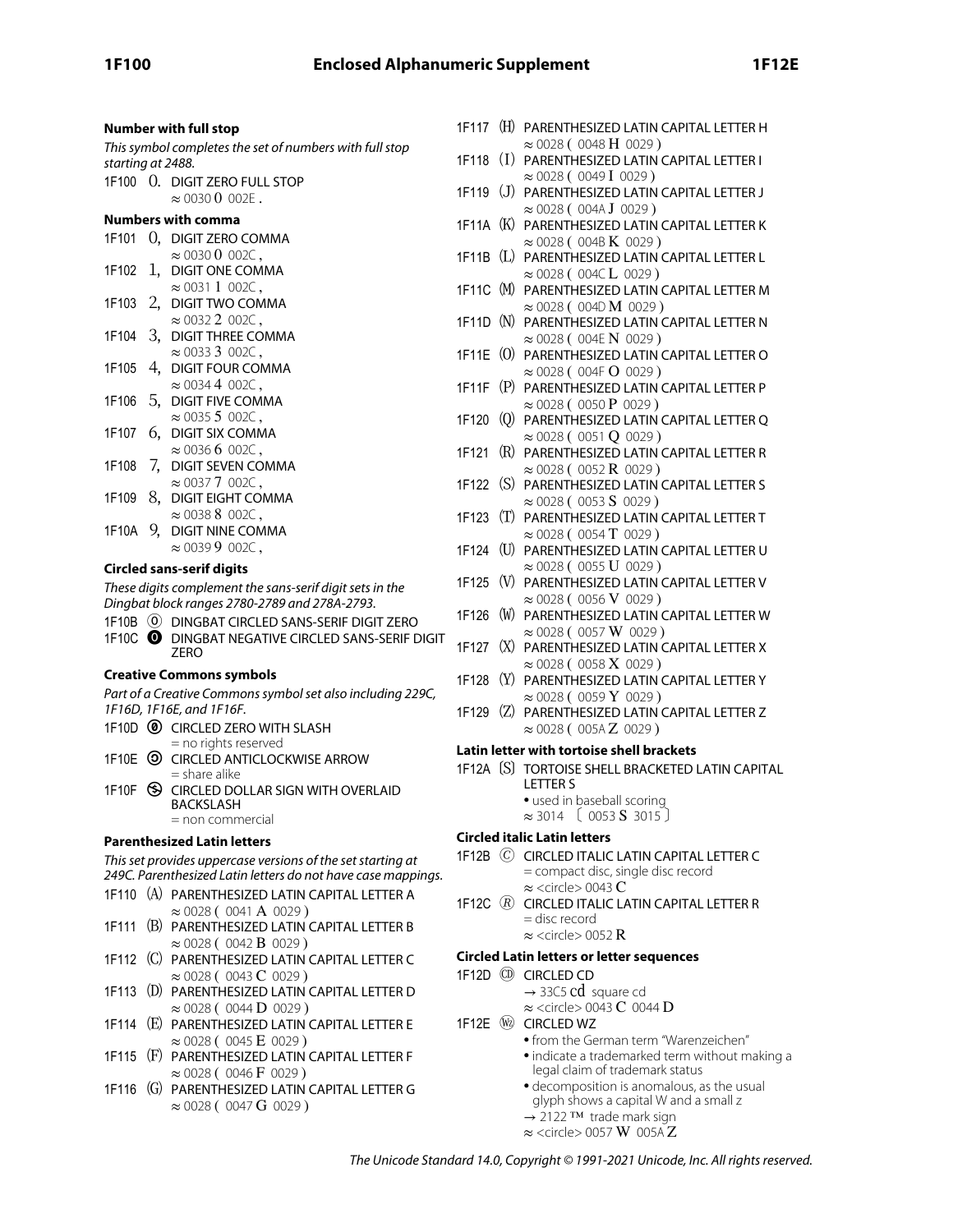|            |                | 1F12F © COPYLEFT SYMBOL                                                                | 1F       |
|------------|----------------|----------------------------------------------------------------------------------------|----------|
|            |                | $\rightarrow$ 00A9 $\odot$ copyright sign                                              |          |
|            |                | $\rightarrow$ 2183 $\textbf{O}$ roman numeral reversed one<br>hundred                  | 1F       |
|            |                | <b>Squared Latin letters</b>                                                           | 1F       |
| $1F130$  A |                | SQUARED LATIN CAPITAL LETTER A                                                         |          |
|            |                | = Anreisetag (day of arrival)                                                          |          |
|            |                | $\approx$ <square> 0041 A</square>                                                     | 1F       |
| 1F131      | B              | SQUARED LATIN CAPITAL LETTER B                                                         |          |
|            |                | = bank<br>= b-mode stereo compression broadcasting                                     | 1F       |
|            |                | service (ARIB STD B24)                                                                 |          |
|            |                | $\approx$ <square> 0042 <math>\rm{B}</math></square>                                   | 1F       |
| 1F132      | C              | SQUARED LATIN CAPITAL LETTER C                                                         |          |
| 1F133      | D              | $\approx$ <square> 0043 C<br/>SQUARED LATIN CAPITAL LETTER D</square>                  |          |
|            |                | $\approx$ <square> 0044 D</square>                                                     | 1F       |
| 1F134      | E              | SQUARED LATIN CAPITAL LETTER E                                                         |          |
|            |                | $\approx$ <square> 0045 E</square>                                                     | 1F       |
| 1F135      | F              | SQUARED LATIN CAPITAL LETTER F<br>$\approx$ <square> 0046 F</square>                   |          |
| 1F136      | G              | SQUARED LATIN CAPITAL LETTER G                                                         |          |
|            |                | $\approx$ <square> 0047 G</square>                                                     |          |
| 1F137      | H              | SQUARED LATIN CAPITAL LETTER H                                                         | W        |
|            | I              | $\approx$ <square> 0048 H</square>                                                     | 1F       |
| 1F138      |                | SQUARED LATIN CAPITAL LETTER I<br>$\approx$ <square> 0049 I</square>                   | 1F       |
| 1F139      | J              | SQUARED LATIN CAPITAL LETTER J                                                         | 1F       |
|            |                | $\approx$ <square> 004A J</square>                                                     | 1F       |
| 1F13A      | $ \mathrm{K} $ | SQUARED LATIN CAPITAL LETTER K                                                         | 1F       |
| 1F13B      | L              | $\approx$ <square> 004B K<br/>SQUARED LATIN CAPITAL LETTER L</square>                  | 1F       |
|            |                | $\approx$ <square> 004C L</square>                                                     | 1F       |
| 1F13C      | M              | SQUARED LATIN CAPITAL LETTER M                                                         | 1F       |
|            |                | $\approx$ <square> 004D M</square>                                                     | 1F       |
| 1F13D      | N              | SQUARED LATIN CAPITAL LETTER N<br>= news (ARIB STD B24)                                | 1F       |
|            |                | $\approx$ <square> 004E N</square>                                                     | 1F       |
| 1F13E      | O              | SQUARED LATIN CAPITAL LETTER O                                                         |          |
|            |                | $\approx$ <square> 004F O</square>                                                     |          |
| 1F13F      | P              | SQUARED LATIN CAPITAL LETTER P<br>= progressive broadcasting (ARIB STD B24)            | 1F       |
|            |                | $\approx$ <square> 0050 P</square>                                                     |          |
| 1F140      |                | Q SQUARED LATIN CAPITAL LETTER Q                                                       | 1F       |
|            |                | $\approx$ <square> 0051 Q</square>                                                     |          |
| 1F141      | R              | SQUARED LATIN CAPITAL LETTER R                                                         | 1F       |
| 1F142      | $\sqrt{S}$     | $\approx$ <square> 0052 R<br/>SQUARED LATIN CAPITAL LETTER S</square>                  | 1F       |
|            |                | = stereo broadcasting service (ARIB STD B24)                                           | 1F       |
|            |                | $\approx$ <square> 0053 S</square>                                                     |          |
| 1F143      | T              | SQUARED LATIN CAPITAL LETTER T<br>= tobacconist                                        | 1F<br>1F |
|            |                | $\approx$ <square> 0054 T</square>                                                     |          |
| 1F144      | U              | SQUARED LATIN CAPITAL LETTER U                                                         | 1F       |
|            |                | $\approx$ <square> 0055 U</square>                                                     |          |
| 1F145      | V              | SQUARED LATIN CAPITAL LETTER V                                                         | 1F       |
| 1F146      | W              | $\approx$ <square> 0056 <math>\rm V</math><br/>SQUARED LATIN CAPITAL LETTER W</square> |          |
|            |                | = wide-format 16:9 broadcasting service (ARIB                                          | 1F       |
|            |                | <b>STD B24)</b>                                                                        |          |
| 1F147      | X              | $\approx$ <square> 0057 W</square>                                                     | 1F       |
|            |                | SQUARED LATIN CAPITAL LETTER X<br>$\approx$ <square> 0058 X</square>                   | 1F       |
|            |                |                                                                                        |          |

| $ {\bf Y} $<br>1F148           | SQUARED LATIN CAPITAL LETTER Y                                                         |
|--------------------------------|----------------------------------------------------------------------------------------|
| $ \overline{z} $<br>1F149      | $\approx$ <square> 0059 <math>\rm Y</math><br/>SQUARED LATIN CAPITAL LETTER Z</square> |
|                                | $\approx$ <square> 005A Z</square>                                                     |
| HV<br>1F14A                    | <b>SQUARED HV</b>                                                                      |
|                                | $=$ hdtv                                                                               |
| MV<br>1F14B                    | $\approx$ <square> 0048 H 0056 V</square>                                              |
|                                | <b>SQUARED MV</b><br>$=$ multi-view television                                         |
|                                | $\approx$ <square> 004D M 0056 V</square>                                              |
| 1F14C<br> SD                   | <b>SQUARED SD</b>                                                                      |
|                                | $=$ sdtv                                                                               |
| $1F14D$ $ SS $                 | $\approx$ <square> 0053 S 0044 D<br/><b>SQUARED SS</b></square>                        |
|                                | = surround stereo broadcasting service                                                 |
|                                | $\approx$ <square> 0053 S 0053 S</square>                                              |
| PPV<br>1F14E                   | <b>SQUARED PPV</b>                                                                     |
|                                | = pay-per-view<br>$\approx$ <square> 0050 P 0050 P 0056 V</square>                     |
| <b>WC</b><br>1F14F             | SQUARED WC                                                                             |
|                                | = water closet, public toilet                                                          |
|                                | → 1F6BE ♥ water closet                                                                 |
|                                | $\approx$ <square> 0057 W 0043 C</square>                                              |
|                                | White on black circled Latin letters                                                   |
|                                | 1F150 <b>@</b> NEGATIVE CIRCLED LATIN CAPITAL LETTER A<br>$=$ airport                  |
| ❸<br>1F151                     | NEGATIVE CIRCLED LATIN CAPITAL LETTER B                                                |
| ◉<br>1F152                     | NEGATIVE CIRCLED LATIN CAPITAL LETTER C                                                |
| $\boldsymbol{\omega}$<br>1F153 | NEGATIVE CIRCLED LATIN CAPITAL LETTER D                                                |
| ❶<br>1F154                     | NEGATIVE CIRCLED LATIN CAPITAL LETTER E                                                |
| $\mathbf 0$<br>1F155           | NEGATIVE CIRCLED LATIN CAPITAL LETTER F                                                |
| ❻<br>1F156                     | = ferry<br>NEGATIVE CIRCLED LATIN CAPITAL LETTER G                                     |
| ❶<br>1F157                     | NEGATIVE CIRCLED LATIN CAPITAL LETTER H                                                |
|                                | $=$ hotel (ARIB STD B24)                                                               |
| $\mathbf 0$<br>1F158           | NEGATIVE CIRCLED LATIN CAPITAL LETTER I                                                |
| $\bullet$<br>1F159             | NEGATIVE CIRCLED LATIN CAPITAL LETTER J                                                |
| 1F15A <b>6</b>                 | NEGATIVE CIRCLED LATIN CAPITAL LETTER K<br>= Kurort (spa)                              |
|                                | $\rightarrow$ 2668 $\clubsuit$ hot springs                                             |
| 1F15B $\bullet$                | NEGATIVE CIRCLED LATIN CAPITAL LETTER L                                                |
|                                | $=$ light rail                                                                         |
| 1F15C $\bullet$                | $\rightarrow$ 1F688 $\Box$ light rail<br>NEGATIVE CIRCLED LATIN CAPITAL LETTER M       |
|                                | $=$ metro                                                                              |
|                                | $\rightarrow$ 1F687 $\bigodot$ metro                                                   |
| ➊<br>1F15D                     | NEGATIVE CIRCLED LATIN CAPITAL LETTER N                                                |
| ◉<br>1F15E                     | NEGATIVE CIRCLED LATIN CAPITAL LETTER O                                                |
| ❶<br>1F15F                     | NEGATIVE CIRCLED LATIN CAPITAL LETTER P<br>= parking space (ARIB STD B24)              |
| ◉<br>1F160                     | NEGATIVE CIRCLED LATIN CAPITAL LETTER Q                                                |
| $\bf \bm \Omega$<br>1F161      | NEGATIVE CIRCLED LATIN CAPITAL LETTER R                                                |
|                                | = Raststätte (rest stop)                                                               |
| ❸<br>1F162                     | NEGATIVE CIRCLED LATIN CAPITAL LETTER S<br>= Stadtbahn (metropolitan railway)          |
| ❶<br>1F163                     | NEGATIVE CIRCLED LATIN CAPITAL LETTER T                                                |
|                                | = Tankstelle (petrol station)                                                          |
|                                | $\rightarrow$ 26FD $\blacksquare$ fuel pump                                            |
| 1F164 $\bullet$                | NEGATIVE CIRCLED LATIN CAPITAL LETTER U<br>= underground rail                          |
|                                | $\rightarrow$ 1F687 $\bigoplus$ metro                                                  |
| ◐<br>1F165                     | NEGATIVE CIRCLED LATIN CAPITAL LETTER V                                                |
| ◍<br>1F166                     | NEGATIVE CIRCLED LATIN CAPITAL LETTER W                                                |

The Unicode Standard 14.0, Copyright © 1991-2021 Unicode, Inc. All rights reserved.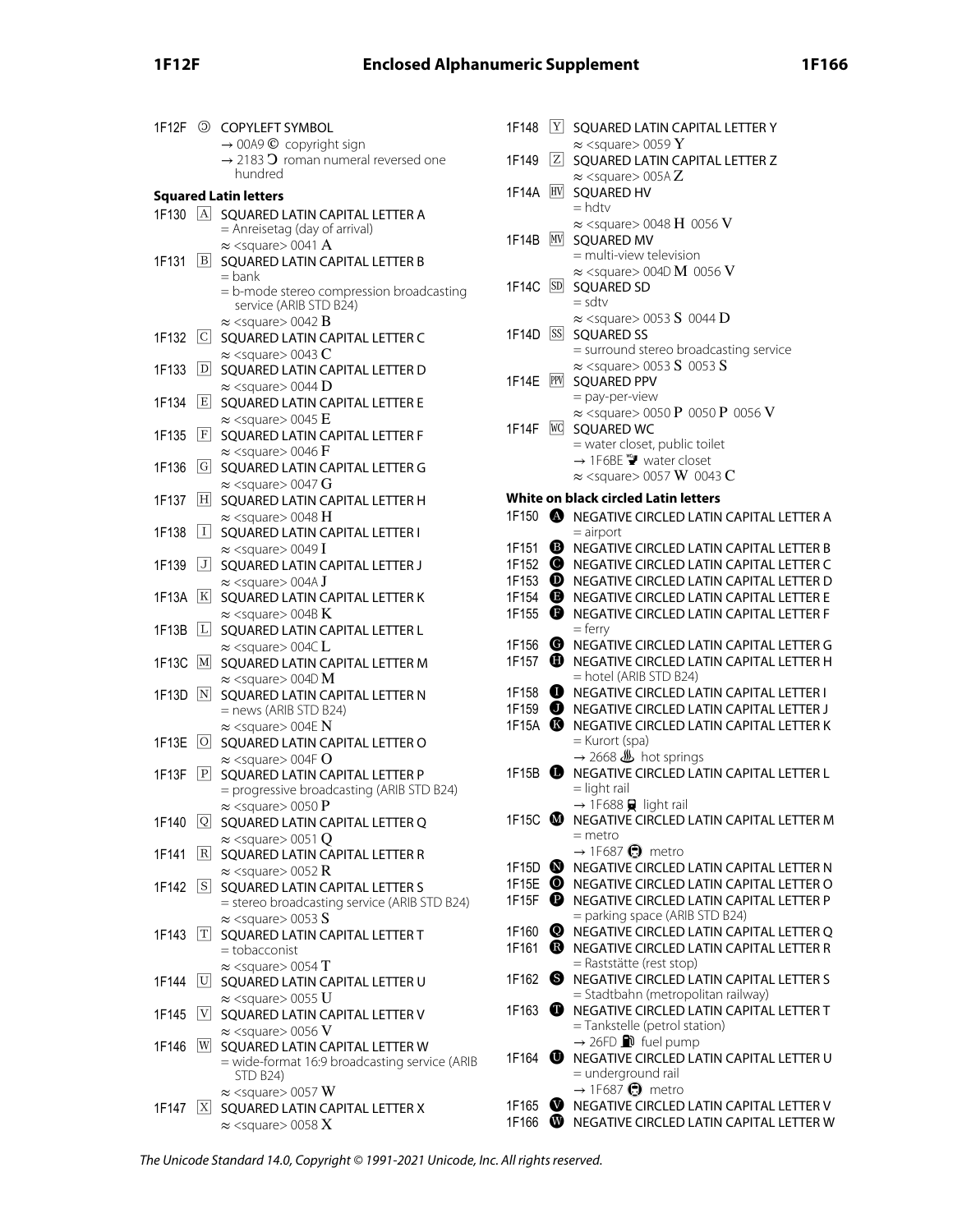|                      |                        | 1F167 W NEGATIVE CIRCLED LATIN CAPITAL LETTER X                                             |                         |             | 1F184 <b>U</b> NEGATIVE SQUARED LATIN CAPITAL LETTER U          |
|----------------------|------------------------|---------------------------------------------------------------------------------------------|-------------------------|-------------|-----------------------------------------------------------------|
|                      |                        | 1F168 W NEGATIVE CIRCLED LATIN CAPITAL LETTER Y                                             | 1F185 $\blacksquare$    |             | NEGATIVE SQUARED LATIN CAPITAL LETTER V                         |
| 1F169 $\bullet$      |                        | NEGATIVE CIRCLED LATIN CAPITAL LETTER Z                                                     | 1F186 W                 |             | NEGATIVE SQUARED LATIN CAPITAL LETTER W                         |
|                      |                        | <b>Raised squared Latin sequences</b>                                                       | 1F187 $\mathbf X$       |             | NEGATIVE SQUARED LATIN CAPITAL LETTER X                         |
| 1F16A                | МC                     | RAISED MC SIGN                                                                              | 1F188                   |             | NEGATIVE SQUARED LATIN CAPITAL LETTER Y                         |
|                      |                        | = marque de commerce                                                                        |                         |             | 1F189 <b>2</b> NEGATIVE SQUARED LATIN CAPITAL LETTER Z          |
|                      |                        | • used in Canada                                                                            | 1F18A $\mathbb{R}$      |             | CROSSED NEGATIVE SQUARED LATIN CAPITAL                          |
|                      |                        | → 2122 TM trade mark sign                                                                   |                         |             | <b>LETTER P</b>                                                 |
|                      |                        | $\approx$ <super> 004D M 0043 C</super>                                                     |                         |             | = parking space closed                                          |
| 1F16B                | $\mathbf{M}\mathbf{D}$ | RAISED MD SIGN                                                                              |                         |             | 1F18B <b>C</b> NEGATIVE SQUARED IC<br>= interchange, ramp       |
|                      |                        | = marque déposée                                                                            | 1F18C $\blacksquare$    |             | NEGATIVE SQUARED PA                                             |
|                      |                        | · used in Canada                                                                            |                         |             | = parking area                                                  |
|                      |                        | $\rightarrow$ 00AE ® registered sign                                                        |                         |             | 1F18D <b>SO</b> NEGATIVE SQUARED SA                             |
|                      |                        | $\approx$ <super> 004D M 0044 D</super>                                                     |                         |             | $=$ service area                                                |
| 1F16C                | $\operatorname{MR}$    | <b>RAISED MR SIGN</b>                                                                       | $1F18E$ $AB$            |             | NEGATIVE SQUARED AB                                             |
|                      |                        | = marca registrada                                                                          |                         |             | $=$ blood type AB                                               |
|                      |                        | · used primarily in Spanish and Portuguese<br>speaking communities to indicate a registered | 1F18F $\blacksquare$    |             | NEGATIVE SQUARED WC                                             |
|                      |                        | trademark                                                                                   |                         |             | = water closet, public toilet                                   |
|                      |                        | $\rightarrow$ 00AE ® registered sign                                                        |                         |             | $\rightarrow$ 1F6BE $\Psi$ water closet                         |
|                      |                        | $\approx$ <super> 004D M 0052 R</super>                                                     |                         |             | <b>Squared Latin letter sequences</b>                           |
|                      |                        | <b>Creative Commons symbols</b>                                                             |                         |             | 1F190 DJ SQUARE DJ                                              |
|                      |                        | 1F16D © CIRCLED CC                                                                          |                         |             | = disc jockey                                                   |
|                      |                        | = Creative Commons license                                                                  |                         |             | $\approx$ <square> 0044 D 004A J</square>                       |
|                      |                        | $\rightarrow$ 229C $\oplus$ circled equals                                                  | 1F191                   |             | CL SQUARED CL                                                   |
|                      |                        | 1F16E G CIRCLED C WITH OVERLAID BACKSLASH                                                   |                         |             | $=$ clear                                                       |
|                      |                        | = public domain                                                                             | 1F192                   |             | <b>000L SQUARED COOL</b>                                        |
|                      |                        | 1F16F <b>D</b> CIRCLED HUMAN FIGURE                                                         | 1F193                   | <b>FREE</b> | <b>SQUARED FREE</b><br>= free postage                           |
|                      |                        | = attribution, credit                                                                       | 1F194                   |             | <b>ID SQUARED ID</b>                                            |
|                      |                        | White on black squared Latin letters                                                        |                         |             | $=$ identification, ID                                          |
|                      |                        | The square edges may be slightly rounded.                                                   | 1F195                   | NEW         | <b>SQUARED NEW</b>                                              |
|                      |                        | 1F170 <b>A</b> NEGATIVE SQUARED LATIN CAPITAL LETTER A                                      | 1F196                   | $N$ G       | SQUARED NG                                                      |
|                      |                        | $=$ blood type A                                                                            |                         |             | $=$ no good                                                     |
| 1F171                | $\mathbf{B}$           | NEGATIVE SQUARED LATIN CAPITAL LETTER B                                                     | 1F197                   | 0K          | <b>SQUARED OK</b>                                               |
|                      |                        | $=$ blood type $\beta$                                                                      | 1F198                   | SOS         | <b>SQUARED SOS</b>                                              |
|                      |                        | 1F172 C NEGATIVE SQUARED LATIN CAPITAL LETTER C                                             |                         | UP!         | = search, hunt for missing person                               |
|                      |                        | = centre, city centre<br>1F173 D NEGATIVE SQUARED LATIN CAPITAL LETTER D                    | 1F199                   |             | SQUARED UP WITH EXCLAMATION MARK<br>$=$ new information, update |
|                      |                        | 1F174 B NEGATIVE SQUARED LATIN CAPITAL LETTER E                                             |                         |             | 1F19A VS SQUARED VS                                             |
|                      |                        | 1F175 B NEGATIVE SQUARED LATIN CAPITAL LETTER F                                             |                         |             | $=$ versus                                                      |
|                      |                        | = Feuerwache (fire department)                                                              |                         |             | <b>Squared Latin letter sequences from ARIB STD B62</b>         |
| 1F176                |                        | G NEGATIVE SQUARED LATIN CAPITAL LETTER G                                                   |                         |             | 1F19B 3D SQUARED THREE D                                        |
|                      |                        | 1F177 B NEGATIVE SQUARED LATIN CAPITAL LETTER H                                             | 1F19C $\frac{2nd}{Scr}$ |             | SQUARED SECOND SCREEN                                           |
|                      |                        | = Haltestelle (bus stop)                                                                    | 1F19D $2K$              |             | SQUARED TWO K                                                   |
|                      |                        | $\rightarrow$ 1F68F $\frac{8}{1}$ bus stop                                                  | 1F19E $4K$              |             | <b>SQUARED FOUR K</b>                                           |
| 1F178                |                        | NEGATIVE SQUARED LATIN CAPITAL LETTER I                                                     | 1F19F 8K                |             | SQUARED EIGHT K                                                 |
|                      |                        | 1F179 <b>U</b> NEGATIVE SQUARED LATIN CAPITAL LETTER J                                      | 1F1A0 5.1               |             | SQUARED FIVE POINT ONE                                          |
|                      |                        | $=$ junction (ARIB STD B24)                                                                 |                         |             | · denotes 5.1-channel surround sound                            |
|                      |                        | 1F17A <b>K</b> NEGATIVE SQUARED LATIN CAPITAL LETTER K                                      |                         |             | 1F1A1 7.1 SQUARED SEVEN POINT ONE                               |
|                      |                        | 1F17B <b>B</b> NEGATIVE SQUARED LATIN CAPITAL LETTER L<br>= leisure center (ARIB STD B24)   |                         |             | · denotes 7.1-channel surround sound                            |
| 1F17C $\blacksquare$ |                        | NEGATIVE SQUARED LATIN CAPITAL LETTER M                                                     | 1F1A2 22.2              |             | SQUARED TWENTY-TWO POINT TWO                                    |
|                      |                        | = museum, cultural center (ARIB STD B24)                                                    |                         |             | · denotes 22.2-channel surround sound                           |
|                      |                        | 1F17D <b>N</b> NEGATIVE SQUARED LATIN CAPITAL LETTER N                                      | 1F1A3 60P               |             | <b>SQUARED SIXTY P</b>                                          |
| $1F17E$ $\bullet$    |                        | NEGATIVE SQUARED LATIN CAPITAL LETTER O                                                     |                         |             | • denotes 60Hz frame rate with progressive                      |
|                      |                        | $=$ blood type O                                                                            |                         |             | scanning                                                        |
| 1F17F                | $\mathbf{P}$           | NEGATIVE SQUARED LATIN CAPITAL LETTER P                                                     | 1F1A4 20P               |             | SQUARED ONE HUNDRED TWENTY P                                    |
|                      |                        | = parking space empty-full (ARIB STD B24)                                                   |                         |             | · denotes 120Hz frame rate with progressive<br>scanning         |
| 1F180                | Q                      | NEGATIVE SQUARED LATIN CAPITAL LETTER Q                                                     |                         |             | 1F1A5 d SQUARED LATIN SMALL LETTER D                            |
|                      |                        | 1F181 R NEGATIVE SQUARED LATIN CAPITAL LETTER R                                             |                         |             | $=$ data                                                        |
| 1F182 $\bullet$      |                        | NEGATIVE SQUARED LATIN CAPITAL LETTER S                                                     | 1F1A6 HC                |             | <b>SQUARED HC</b>                                               |
| 1F183                |                        | NEGATIVE SQUARED LATIN CAPITAL LETTER T                                                     |                         |             | = hybrid cast                                                   |